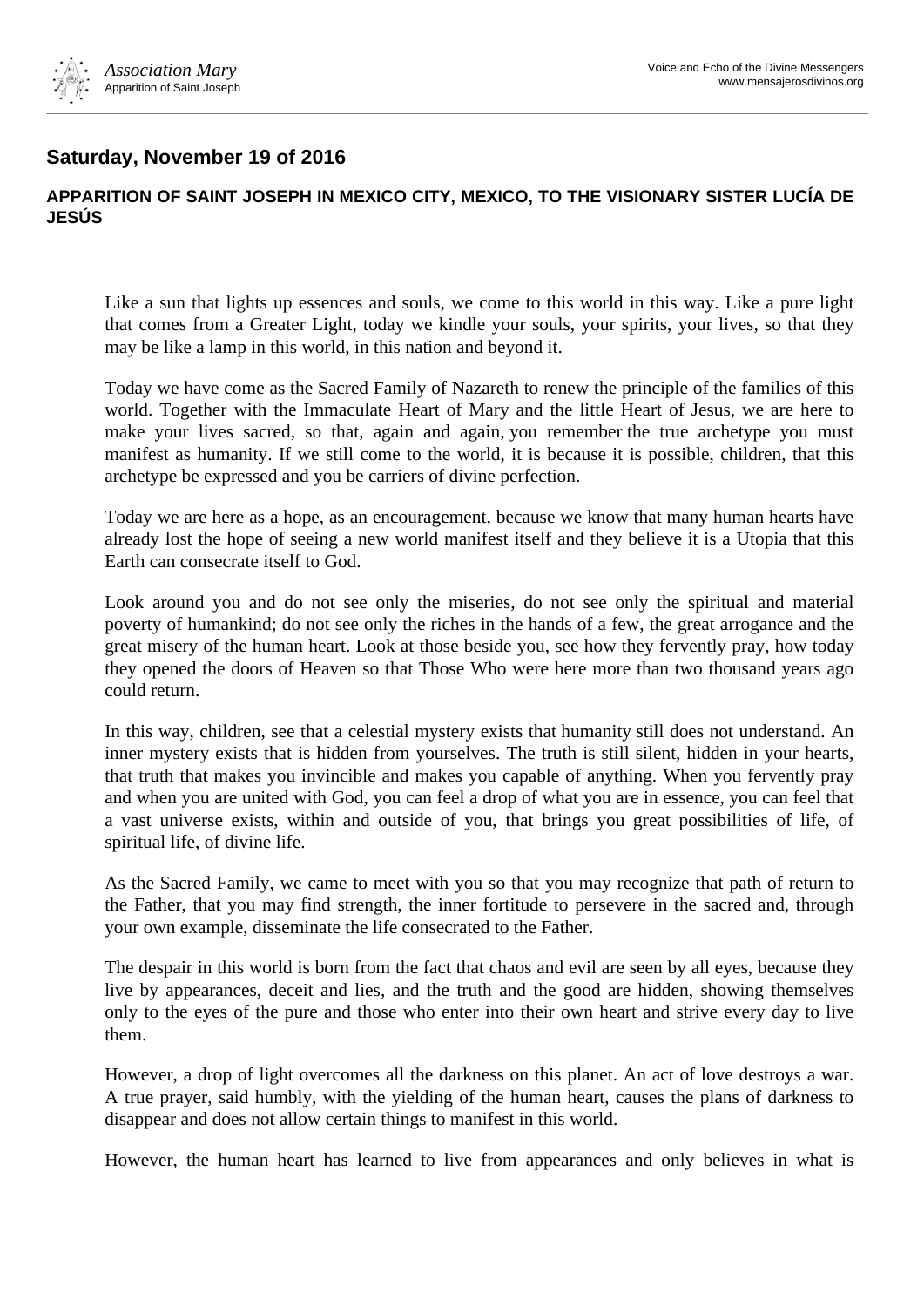

expressed before their eyes, and what the mind can understand and verify. This is the greatest deceit, My children, that humanity lives, because the Mystery of God, as I have told you, is silent although powerful, because it unites with the Consciousness of the One, He Who created all things, He Who with a breath defeats all the evils of this world.

With everything I am telling you today, I want to draw you a little closer to what you truly are. I want you to feel and live every day what you felt yesterday and today when you prayed from your heart.

May that hope of seeing God be able to grow in your lives, and may prayer bring you ever closer to the truth and pull you away from the deviations that you once followed, which, as humanity, brought you to this point.

Through you, My children, we came to heal an ancient past, so that you may understand that with the simplicity of your hearts, we can perform great miracles, which in truth are miracles because you do not know the truth, because you do not know the true potential of your hearts.

Many do not believe in what we speak of, because day after day they become lost in their miseries and in the impossibility of persevering on this path. But if we are here today, children, it is because you can respond to this call, because you can consecrate the ground on which you live and have the Plan of God triumph.

Today, in front of your eyes, we are three, a simple, humble Family, which in the mystery of Its home, transformed the destiny of humanity and of all the universe, of all Creation. And in front of Our eyes, you are thousands, simple souls that must still unveil the secrets of God about themselves.

In front of Our eyes We see the transparency of your spirits and of your hearts, the possibility that God will manifest His Plan on Earth and in all the cosmos, the possibility that this wait will end which all of Creation is experiencing, of seeing Divine Love triumph.

In front of Our eyes, We contemplate your essences, We contemplate the potential for Love that one day expressed itself on the Cross and that today must be expressed in the calvary of this world.

One day, Divine Love emerged from the Heart of a Man who, today, expresses Himself to you as a child. That Love was born of His striving, of His sacrifice, of the struggle He overcame against Himself and against all evil.

Now, children, the universe waits for that same love to be born in your essences, through your striving, through the daily surrender of your sacrifice, through your perseverance in overcoming yourselves, in the simplest things, for I will not ask you for great things, I will not ask of you great martyrdom, flagellation, crown of thorns, or death on a cross.

I will ask you to love your brothers and sisters as they are, to say 'no' to all anger, all criticism, to all value judgments.

I will ask you to renounce the pleasures and distractions of this world a little more each day. I will ask you to offer your purification and that you not complain so much, when, in truth, you receive everything from God.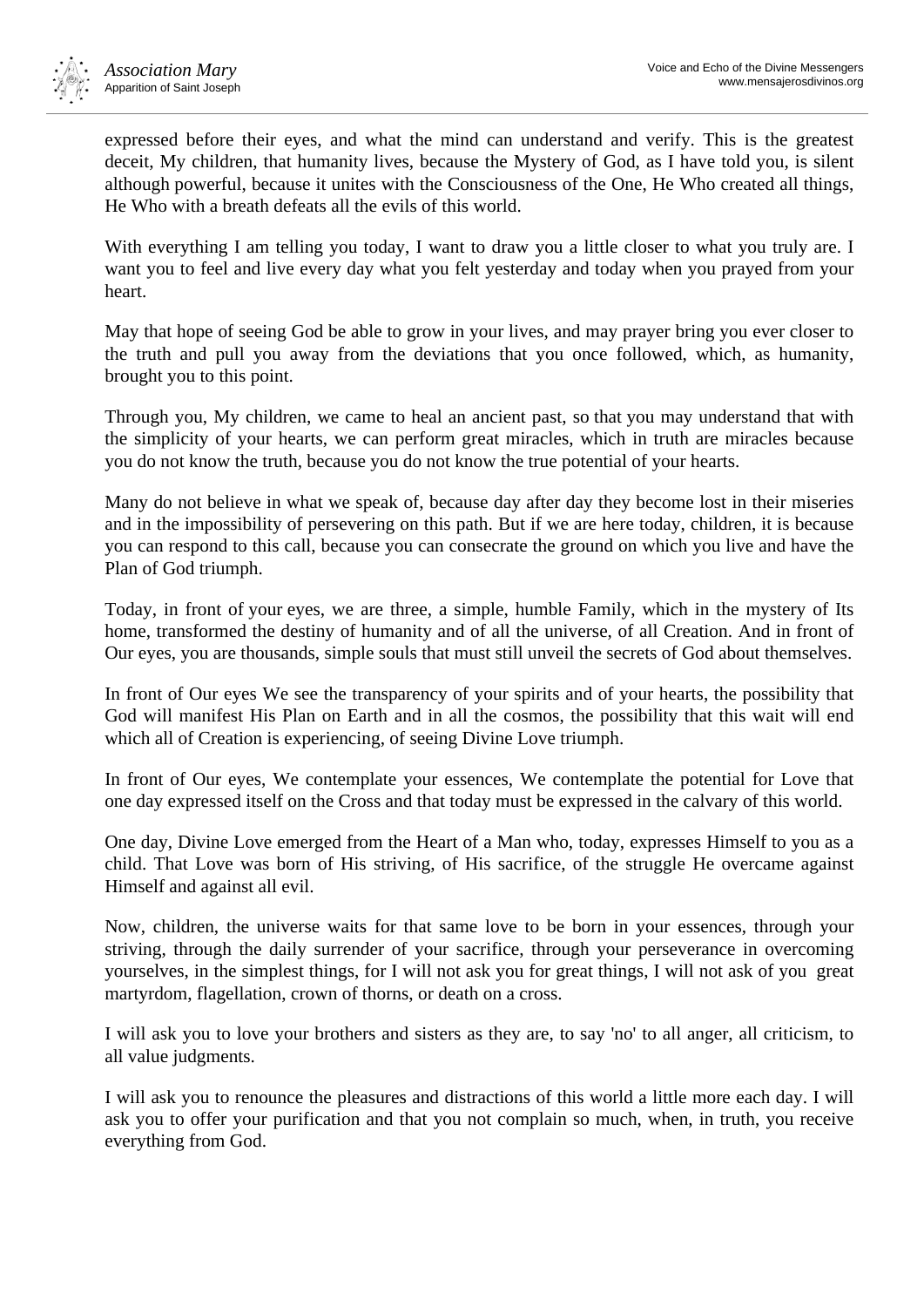

I will ask you to be more grateful and that, on your knees, you pray to God every day, thanking the Father for the Graces you have received and asking Him for those who have nothing, neither in body nor in spirit; asking for those who are ignorant, for the indifferent, for the Kingdoms of Nature. I will ask you to help those Kingdoms, that you pray for them, that you pray with them, that you serve them, that you respect them as Creations of God, as bearers of the Divine Presence in the world; that you learn with them about a love that is also unique, which multiplies the love that exists in your souls.

I will ask, children, that each day you give something of yourselves to a fellow being. It is in this way that the cross of the world is carried.

With those very simple things, I lead you to God. I know that even with this, in spite of the simplicity of My Words, at this time it is difficult to defeat the human condition. That is why we are here, that is why every day we give you so many Graces, so many blessings, we give you so many opportunities to stand up after each fall. It is for this reason that Our hands are always stretched out to humanity and that, in spite of the flagellation that the Heart of God still experiences because of human actions, the Creator still allows Us to come to this world.

But I ask you from My Heart, with the humility of My Divine Heart, that you persevere, that you recognize your difficulties, but that you not hold on to them. Hold on firmly, children, to those instances in which a pure love can emerge from you.

And in this way, help Us to free this world from all the errors of the past. With these very simple actions, you change yesterday's errors. When you love and accept your brothers and sisters, you are bringing balance to all the faults committed yesterday through the lack of understanding of the human heart, through its inability to accept the different cultures and expressions of souls.

The divine mystery is immense and sometimes incomprehensible to the human mind; thus, before you try to understand, I ask you to experience and live every day this divine way of love, be it with your fellow being, with the Kingdoms of Nature, or in the silence of your own heart, be it in an intimate prayer with God.

With this very simple lesson, I come to take you out of yourselves a little, so that I can thus expand the liberation of this world, of this nation and all the beings that are listening to Us today. Because hearts take Us beyond this place, each home that opens its door to Us, also opens the door of their nation and offers humanity a further opportunity to reach God.

Now I will ask you to sing and cry out for peace, so that the portals of the Kingdom of God may open, and that what we came to do in this world may be done, not only by Us, but through the intercession of the human heart. Cry out for peace for all souls, for all the Kingdoms, for the whole planet.

*Song.*